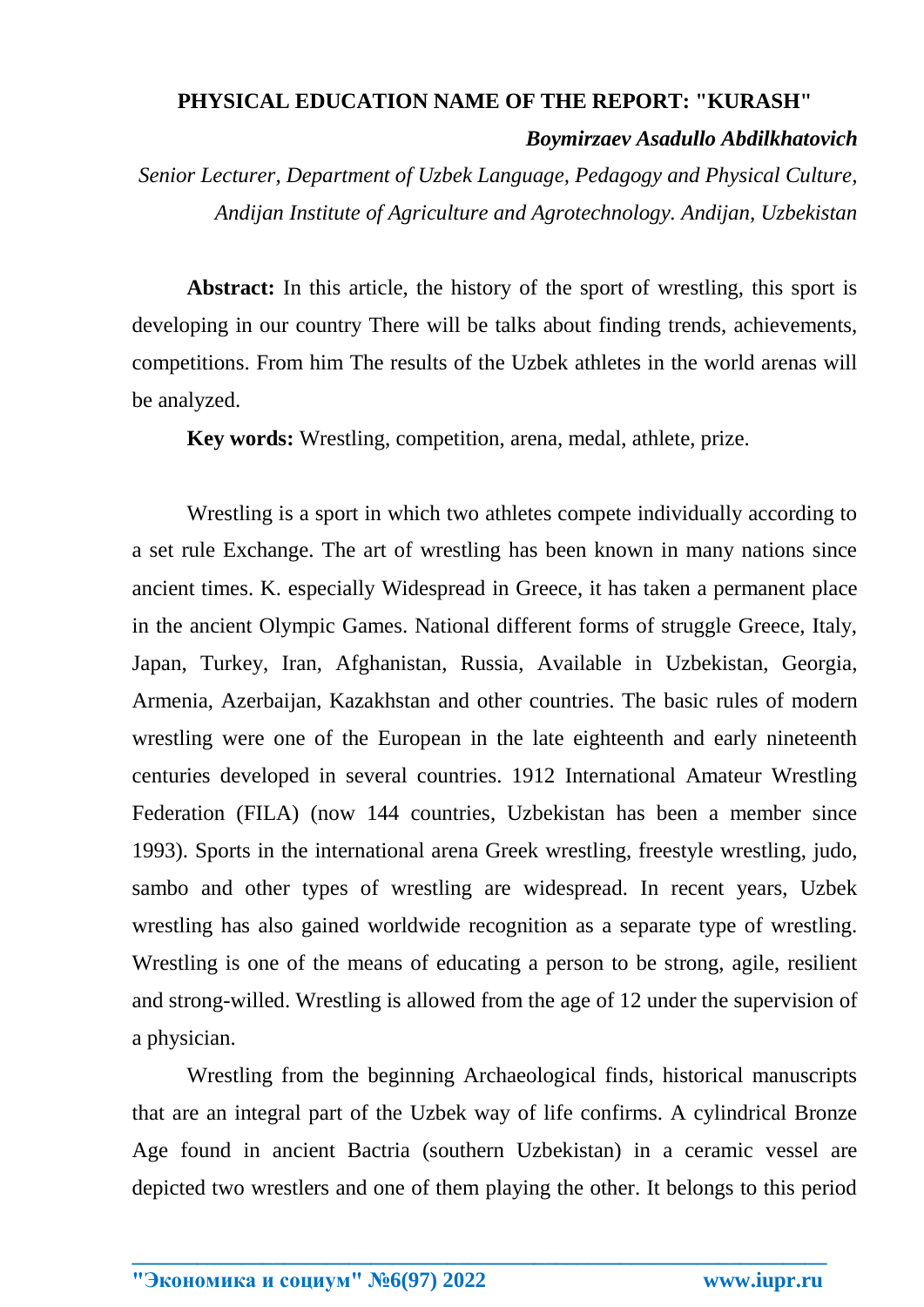another archeological find shows wrestlers wrestling. These unique findings are one of the lifestyles of our ancestors who struggled even 1.5 thousand years BC indicates that it is a part. Greek writer Claudius Elian (Il-III century) and other historians the individuals write that the daughters of the Sak tribe, who lived in the area, married the groom to themselves who chose to struggle with. The girls later identified the groom by condition, and this the condition was a wrestling match. This is in the Uzbek folk epic "Alpomish" Barchin conditions can be given as an exampiiile. One of them is one of two wrestlers grabs his opponent's belt and pulls him, while trying to get rid of his opponent This description is close to the rules of modern Kurash, Hussein Voiz Kashifi's "Futuvvatnomai sultoniy", Zahiriddin Muhammad Babur's "Boburnoma" contain valuable information about wrestling. IX-XVI The struggle in the sub was keg popular among the people. During this period Pahlavon Mahmud, Sadiq Polvon etc. increased the popularity of wrestling. There is also a type of Uzbek people's individual wrestling called belt wrestling.

To him too There are many relevant archeological finds and historical manuscripts. 5,000 years ago period A statue found in Mesopotamia depicts wrestlers competing in belt wrestling. The ancient Chinese manuscript "Tan-shu" says that weddings and festivals in the Fergana Valley will not take place without K. competitions. Ahmad Polvon, Khoja Polvon and city k. This type of K. became famous (late 19th - early 20th century). The invasion of tsarism to artificially oust the Uzbek national K. from the people's way of life during the Soviet era was moved. By the end of the 1990s, these attempts had ceased. 1991- Kamil, a representative of the wrestling dynasty, an international master of sports in several K. species. Yusupov developed the following rules of Uzbek K. in accordance with international standards: tu shuls 14 x 14 m to 16x 16 m, the quadrant with a hidden colored avni line \* compete in a standing position on a marked blue-green K. carpet. Winning methods used and amygdala based on assessments of their behavior on the field. In K., to the opponent Painful methods are not allowed, one of the wrestlers is blue and the other is green. she wears a colored jacket (women wear a white T-shirt inside the jacket), a belt 4 -\_- 5 cm wide (belt \*) males 60, 66,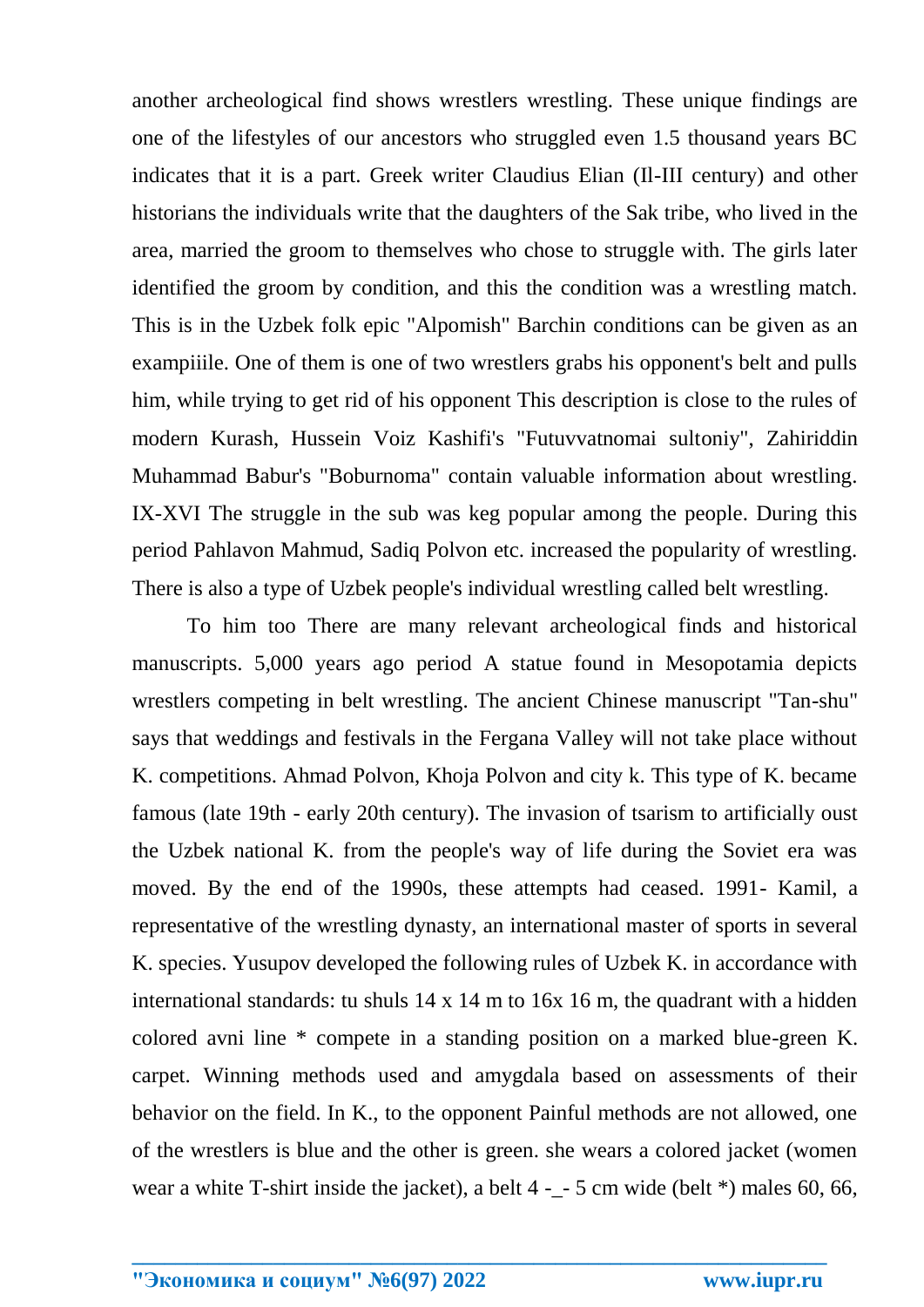73, 81, 90, 100 kg and over I00 kg, females 48, S2, 57, 63, 70, 78, and They want to compete in weight categories over 78 kg (boys, girls, adults, girls) In competitions, age categories are determined, taking into account age characteristics).

People The 2003 Tashkent Congress of the Kura Association (K.A.) In order to ensure that the "Chala", "yonbosh", "halo) \* grades, contrary to the rules, in accordance with the methods used hurakatlarya exa \_fanbch", "dakki", "girrom" are punished. If the wrestler gets a "halo" score (or if his opponent is punished with "stealth") it means his victory, Twice dish (or the fact that the opponent is punished twice \_dakkj \*) also means victory. "Incomplete" grades accounting is carried out and h. k. The wrestler who receives the final score in the tie of the seas will be awarded, In the case of an equal number of assessments and penalties, the assessment will have an advantage, the number of penalties will be equal is considered to be the last penalized mag lub if all are equal (or not rated and penalized) if so, the winner will be announced by a majority vote of the judges. Wrestling Federation in Uzbekistan in 1992, belt wrestling in Uzbekistan in 2001 Federation was established, in September 1998 in Tashkent 28 countries (USA, Bolivia, Great Britain, Representatives of the Netherlands, Russia, Uzbekistan, Japan, etc.)

International Wrestling Association (IKA) In this regard, there is a major international competition on the Uzbek K. was held. On Support of the International Wrestling Association of the President of Uzbekistan Decree (February 1, 1999) stimulated the slow development of the Uzbek national K. That year The first world championship on Uzbek K. in Tashkent, women in Bryansk, Russia International K. Academy, World K. at the ICA The Development Fund was established, the jury "Kurnsh" was established under the auspices of the association. It is in the field of art, socio-publicism, information and advertising. In Tashkent, October 1999. From the moon has been published since. In 2000, K. month was held in Uzbekistan. During this month, about 2 million people K came out on the carpet. In the UK, IKA is traditionally named after the honorary